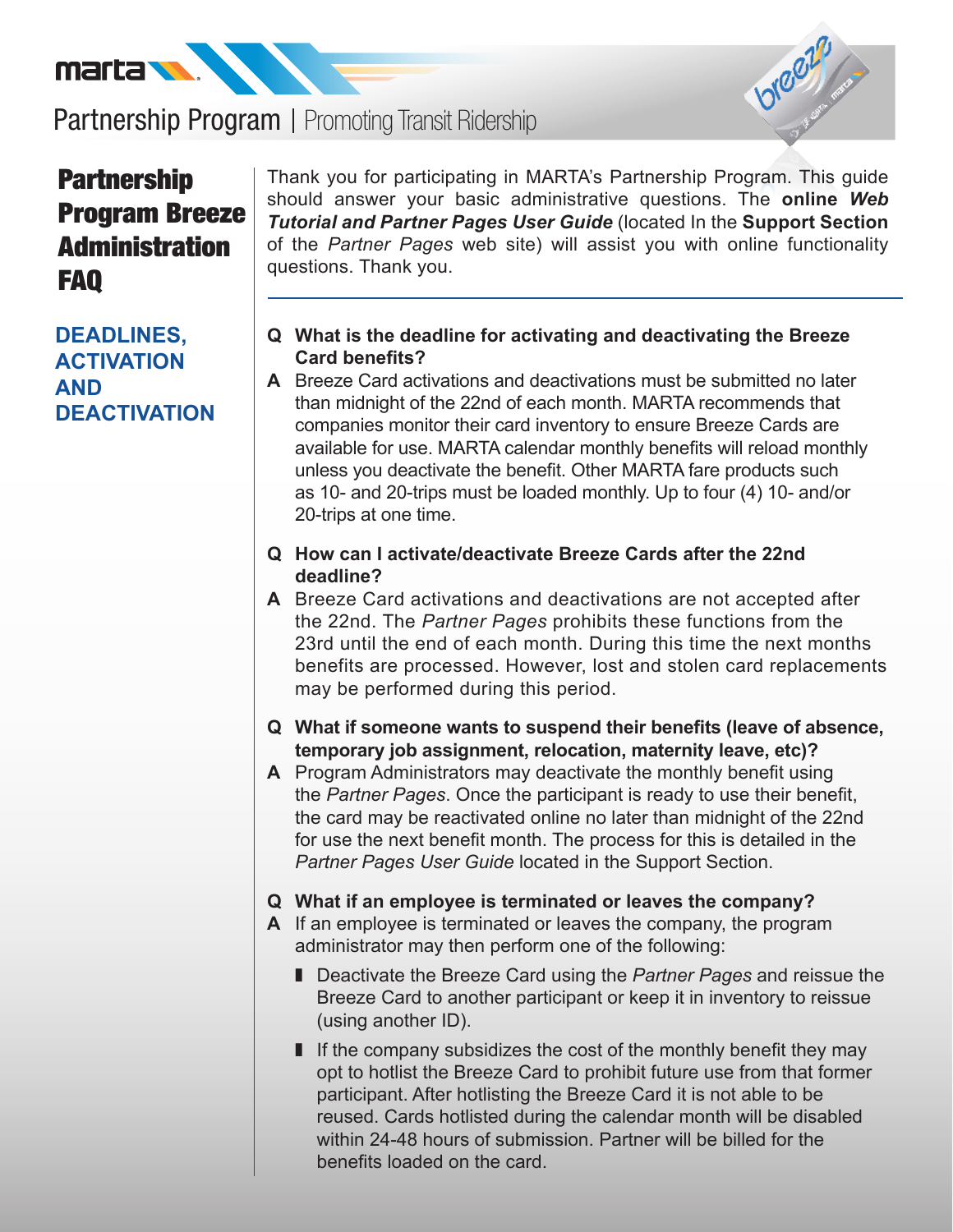



# **CARD ORDERS, FEES AND ISSUE REPORTING**

#### **Q How can I order additional Breeze Cards?**

- **A** New Breeze Card orders (not activated) may be placed using the *Partner Pages* and will be processed and delivered within 10 business days (unless notified otherwise).
- **Q Are there any additional fees for Breeze Cards?**
- **A** New card orders will be assessed a \$2.00 fee per card. Lost/stolen card replacements will also incur a \$2.00 fee. These fees will appear on your invoice. Your company may opt to pay this fee or pass this cost to the employee.
- **Q When a deactivated Breeze Card is returned by the card holder what do I do?**
- **A** Any deactivated Breeze Card may be stored in inventory and reissued to a new participant. If the card is hotlisted, it is not able to be reused and should be disposed.

#### **Q Will I be able to return unused Breeze Cards?**

- **A** Breeze Cards not used may be stored in your inventory for future use by that company. MARTA does not accept returned Breeze Cards.
- **Q If a card holder's Breeze Card is not working what should I do?**
- **A** Commuters experiencing problems using their Breeze Cards should advise their program administrator. Complete and submit the online Troubleshooting Form (see screenshot below). MARTA will research the issue and advise the Program Administrator.

| Home >> My Cards >> List Cards >> Report Issue     |                                             | <b>Company Name: PAR Company</b> | <b>Help Signout</b> |  |
|----------------------------------------------------|---------------------------------------------|----------------------------------|---------------------|--|
| My Cards                                           | Report Issue                                |                                  |                     |  |
| $\odot$ List Cards                                 |                                             |                                  |                     |  |
| $\odot$ Batch Processing<br>$\odot$ Order Cards    | Serial Number:                              | 0160029732701938                 |                     |  |
| $\Theta$ My Account                                | Member <sub>ID:</sub>                       | <b>PAR001</b>                    |                     |  |
| <b>View / Edit Profile</b><br>$\odot$              | First Name:                                 | <b>PAR001</b>                    |                     |  |
| $\circledcirc$<br><b>Change Password</b>           | Last Name:                                  | <b>PAR001</b>                    |                     |  |
| $\odot$<br><b>Manage Addresses</b><br>$\odot$      | E-mail Address:                             | efuller@itsmarta.com             |                     |  |
| <b>Manage Administrator</b>                        | Phone Number:                               | 444-444-4444                     |                     |  |
| My Orders                                          | <b>Benefits on the Card:</b>                |                                  |                     |  |
| $\odot$ Track Shipment                             |                                             |                                  |                     |  |
| <b>E</b> View Order History<br>$\Theta$ Edit Queue | PAR CBExp20R                                | Active                           |                     |  |
|                                                    |                                             |                                  |                     |  |
| <b>A</b> Reports                                   | Location (station faregate, bus, BVM, etc.) |                                  |                     |  |
| ◉<br><b>Reports</b>                                | Date:                                       | $\overline{\phantom{a}}$         |                     |  |
| <b>O</b> Information                               | Time:                                       | Hours: 00 V Minutes: 00 V        |                     |  |
| ۳<br>What's New                                    | Transit System:                             | <b>MARTA</b><br>۷                |                     |  |
| $\circ$<br><b>Breeze Benefit</b>                   |                                             | Select a Category ▼              |                     |  |
| <b>E</b> How to                                    | Category:                                   |                                  |                     |  |
| $\odot$<br><b>Downloads</b>                        |                                             |                                  |                     |  |
| $\odot$<br><b>Terms and conditions</b>             | <b>Issue Description:</b>                   |                                  |                     |  |
| $\odot$ Contact Us                                 |                                             |                                  |                     |  |
| Support                                            |                                             | Submit<br><b>Back</b>            |                     |  |
| $\odot$ Support                                    |                                             |                                  |                     |  |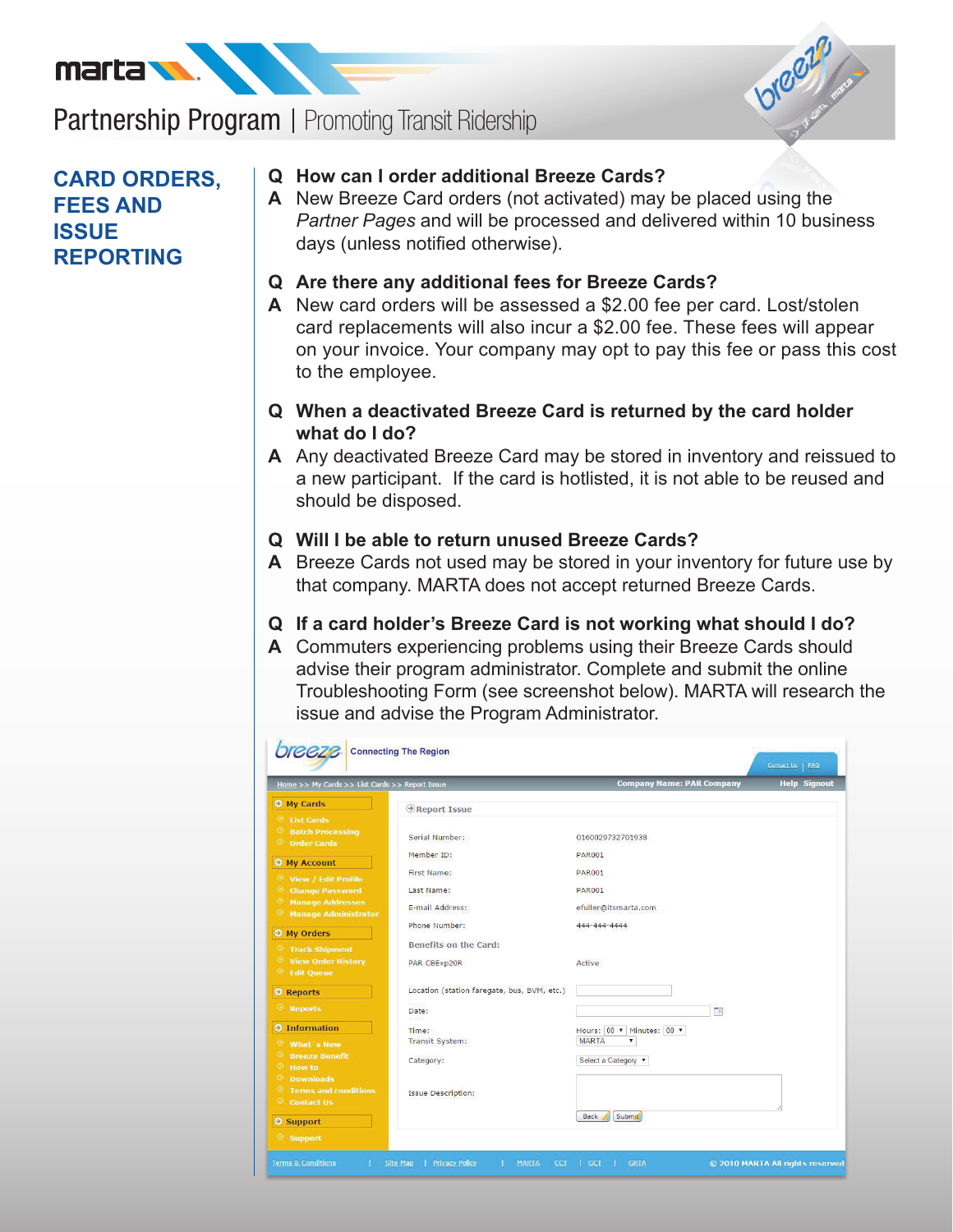



# **CARD ORDERS, FEES AND ISSUE REPORTING**

# **PERSONAL BREEZE CARDS, LOADING FARE AND LOST OR STOLEN CARDS**

For MARTA related malfunctions, the Administrator should provide the commuter with a Breeze Card from their inventory and MARTA will replace it free of charge. MARTA front line staff are available to assist and direct program participants.

### **Q Does this Breeze Card expire?**

- **A** Breeze Cards must be tapped within the first 30 days of initial enrollment to activate the benefit. Cards not activated within the first 30 days of enrollment will become inactive. With normal wear and tear the Breeze Card has a life expectancy of 3 years.
- **Q What if an employee has an individual Breeze Card purchased separately through MARTA?**
- **A** The Partnership Program is issuing Breeze Cards encoded especially for your employee. If a commuter owns a personal Breeze Card purchased outside of the program, they may use that card for family, friends or visitor use.
- **Q Can additional money or trips be placed on the Breeze Card issued through the program?**
- **A** The Partnership Program is intended for use of benefits only offered through the program. Employees (card holders) in the program should be advised that any additional fare media on these cards are not eligible for refund in any case.

#### **Q Does the card holder need to sign up for Balance Protection?**

**A** Balance Protection (provided through the Partnership Program) for the calendar monthly benefit is for all cards issued through the program. The Breeze Cards are registered for Balance Protection through their company. The employee does not need to contact MARTA directly for Balance Protection.

#### **Q What happens if a card holder's Breeze Card is lost or stolen?**

**A** Program card holders (employees) should report lost or stolen Breeze Cards to their company's Program Administrator as soon as possible. Program Administrators may then deactivate the lost or stolen Breeze Card and activate a new one using the *Partner Pages*. The new Breeze Card will be ready for use within 24-48 hours. This time period allows MARTA buses time to receive data on activated cards once they park in the bus garage.